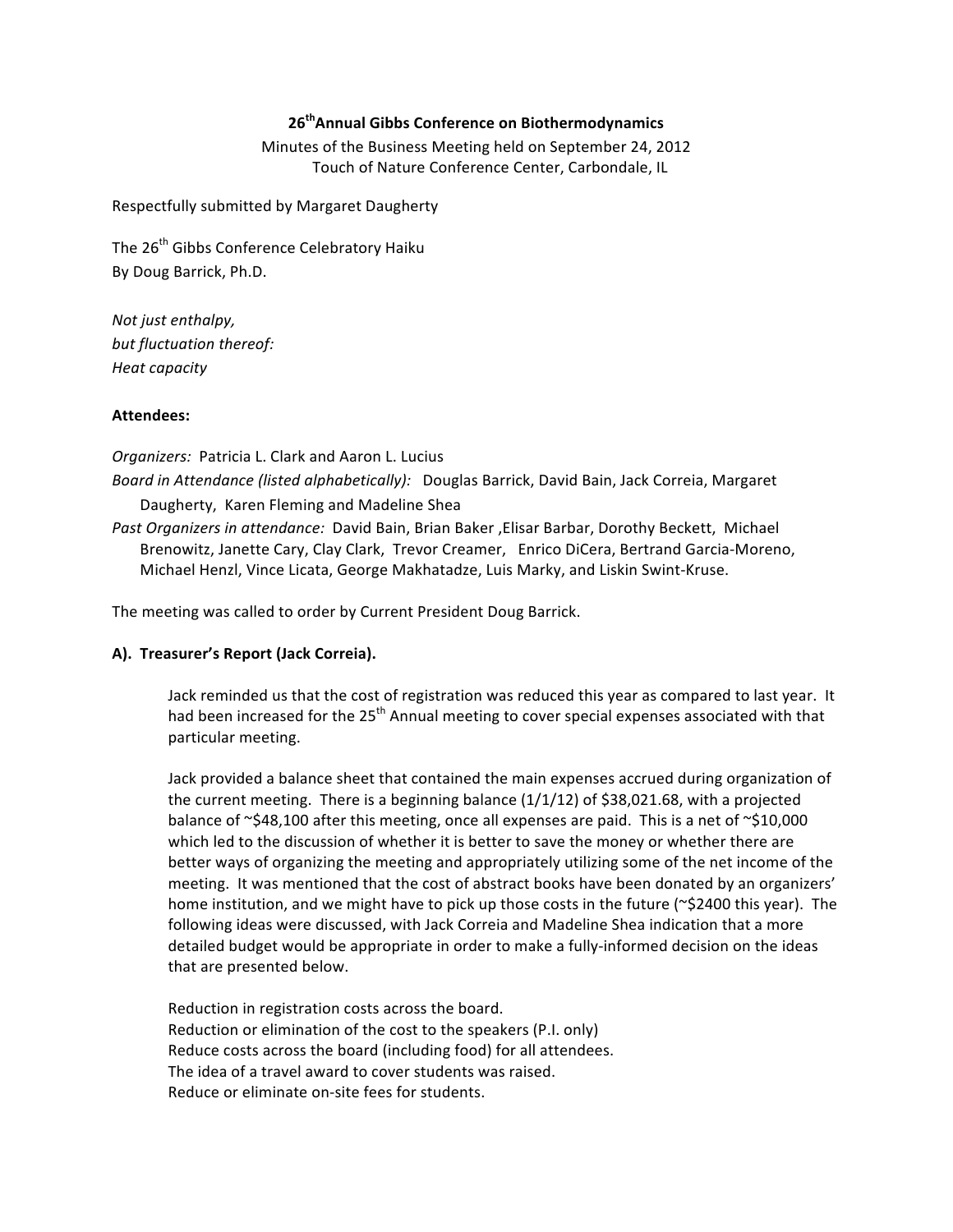The idea of improving equipment was raised. Alan Teska (of TON) and Jack Correia had coordinated to improve the screen and projector that we used this year. The screen was bought by TON, and the projector and switch were provided (borrowed) from attendees. It was noted that it might be useful if we have our own projector and switch. Another idea with regards to equipment improvement was that it might be beneficial to invest in our own wireless microphone.

#### **B). Report from the current organizers (Patricia Clark and Aaron Lucius).**

The organizers reported that no one was turned away from the meeting (200 capacity). There were 192 applications with 187 payments being received. By doing the "left-over badge count", there were only a few who did not attend the meeting.

The number of talks at the meeting was discussed. There were 30 talks this year, which was a slight increase from past years. The following recommendations were made – reduce the number of talks to 25 and extend the refreshment breaks to 30 minutes to accommodate the flow of attendees through the coffee line. The idea of reintroducing the post-session discussion section was favorably received. The length of the "big" lectures was modeled on the program from the 24<sup>th</sup> Annual meeting, which was a shorter talk than we saw at the 25<sup>th</sup> Annual meeting. The distribution of talks was 1:1 with regards to professor: trainees.

### E). Election of President-Elect:

The Society members voted to elect George Makhatadze (RPI) as President-Elect.

# F). Selection of organizers for the 27<sup>th</sup> Gibbs Conference on Biothermodynamics, 2013.

Jim Cole (University of Connecticut) and Aron Fenton (University of Kansas Medical Center) were elected to be organizers for the upcoming conference. The chosen dates for the upcoming 27<sup>th</sup> Conference will be chosen to avoid conflict with local events and religious holidays.

#### **G). New business.**

It was recommended that we include in the registration information that posters should not exceed 4 feet in length.

It was highly recommended that we encourage all to visit our vendors.